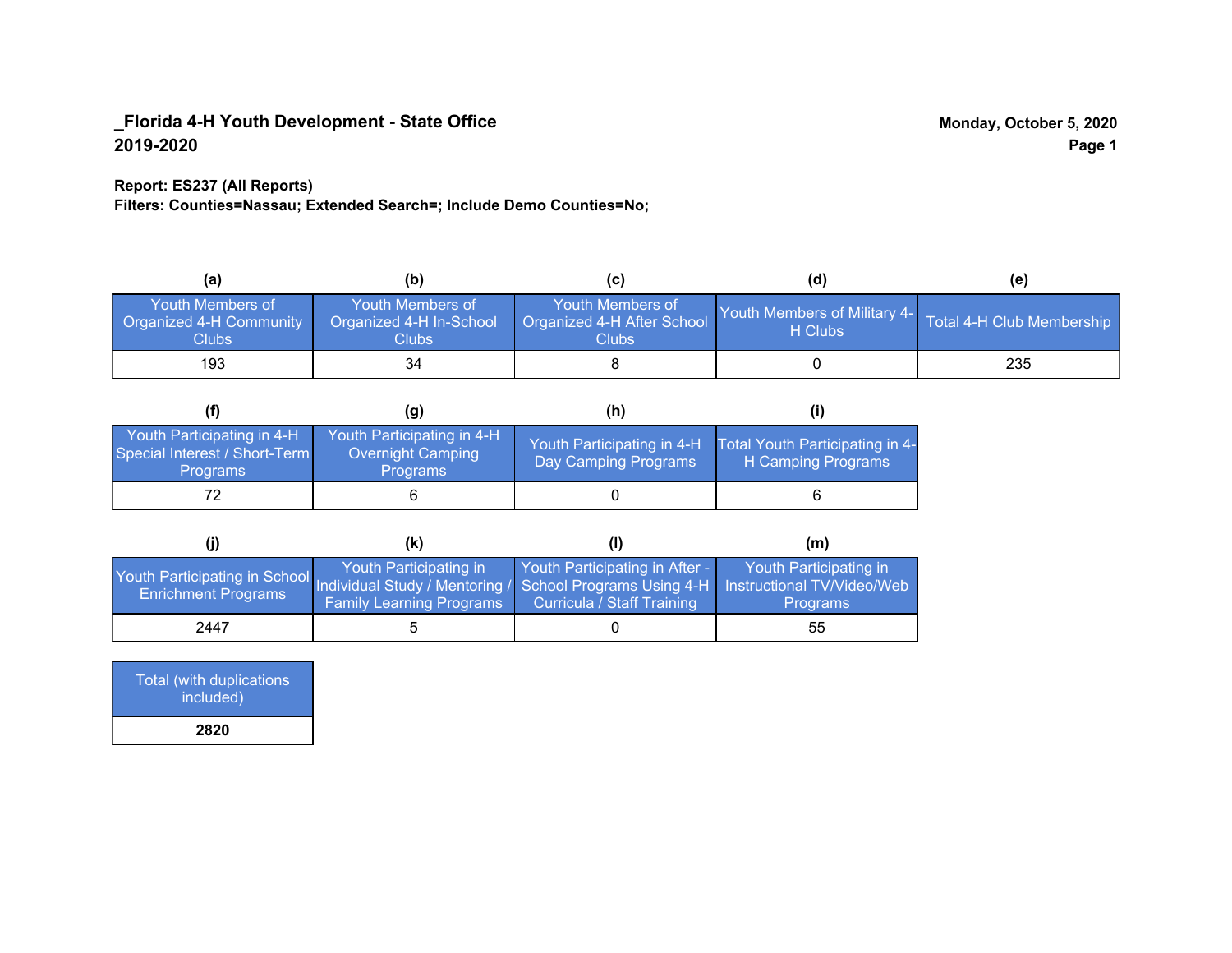**Report: ES237 (All Reports)**

**Filters: Counties=Nassau; Extended Search=; Include Demo Counties=No;**

### **School Grade (duplications eliminated)**

| Kinde | 1st | 2nd | 8rd | 4th | 5th | 6th | <b>7th</b> | 8th | 9th | 10th    | $-11$ th | 12th                 | Post HS Not in School Special |    | Total |
|-------|-----|-----|-----|-----|-----|-----|------------|-----|-----|---------|----------|----------------------|-------------------------------|----|-------|
| 246   | 249 | 254 | 220 | 837 | 554 | 187 | 35         | 27  | 20  | ົ<br>ںے | 29       | $\Omega$<br><u>.</u> |                               | 30 | מדם   |

## **Gender of 4-H Youth Participants (duplications eliminated)**

| Male | Female | Total |
|------|--------|-------|
| 1368 | 1364   | 2732  |

# **Place of Residence of 4-H Youth Participants (duplications eliminated)**

| ∣ Farm | Towns of under 10,000 and<br>rural non-farm | Towns and cities (10,000-<br>50,000), and their suburbs | Suburbs of cities of over<br>50,000 | Central cities of over 50,000 | Total |
|--------|---------------------------------------------|---------------------------------------------------------|-------------------------------------|-------------------------------|-------|
| 61     | 1462                                        | 1189                                                    | 16                                  |                               | 2732  |

### **Total 4-H Youth Participants (duplications eliminated)**

**Total** 

**2732 Note: The four totals on this page should all match.**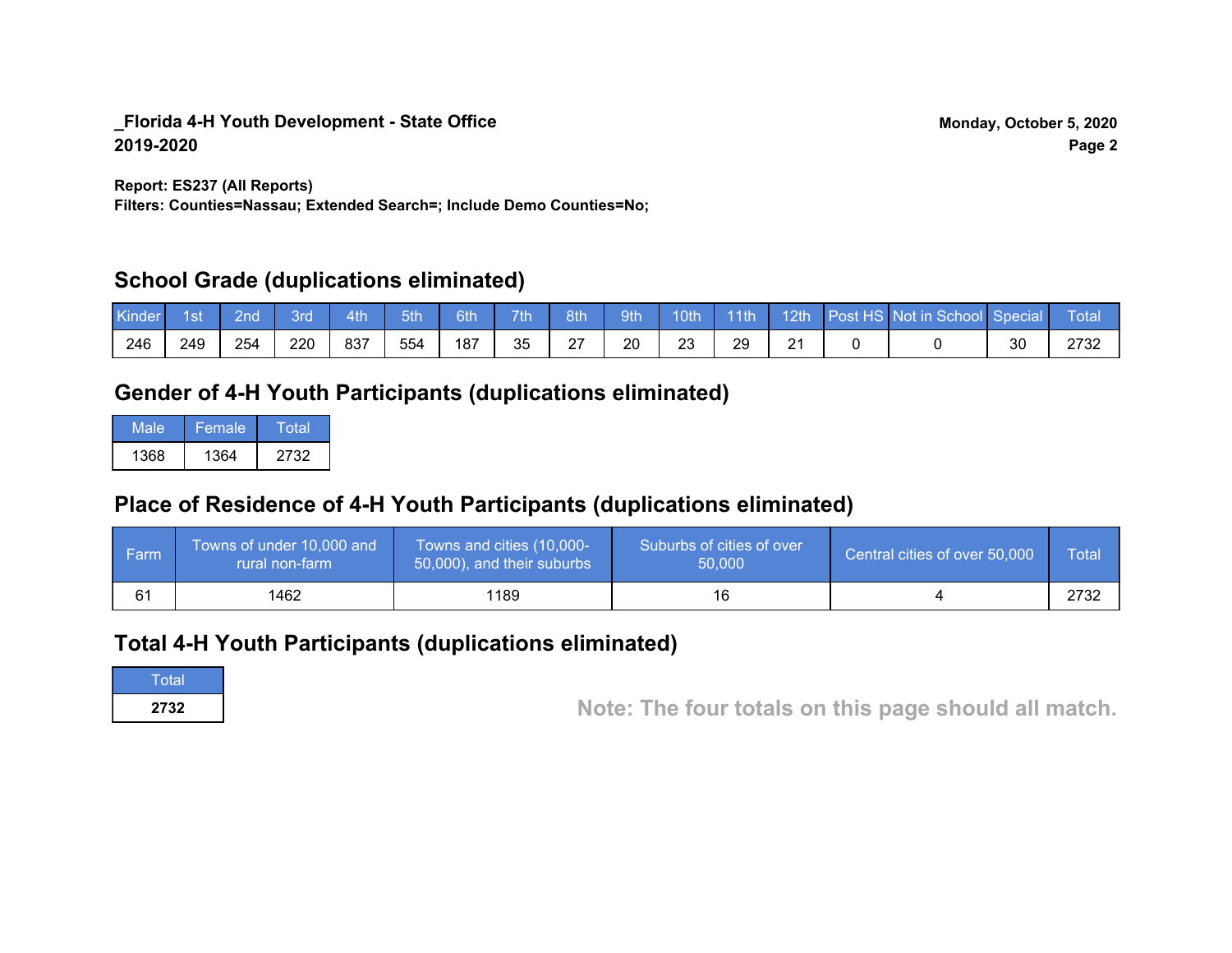**Report: ES237 (All Reports)**

**Filters: Counties=Nassau; Extended Search=; Include Demo Counties=No;**

| <b>ETHNICITY</b>          | <b>TOTAL YOUTH</b> |
|---------------------------|--------------------|
| <b>Hispanic or Latino</b> | 136                |
| Not Hispanic or Latino    | 2596               |

Directions: Type in the appropriate numbers for your project. Ethnicity is separate from race. YOu should indicate an ethnicity category for each participant and all racial categories that apply to each participant (i.e. a participant of more than one race would be recorded in each applicable racial category). Ideally, your total participants should equal the total of numbers in your ethicity section. Totals of racial categories will be equal to or greater than your total participants if they all report racial information.

4-H Youth Participants: Any youth taking part in programs provided as a result of action by extension personnel (professional. Paraprofessional. And volunteer). This includes youth participation in programs conducted through 1862, 1890, and 1994 land-grant universities, EFNEP, urban gardening, and other programs that may not actually use the 4-H name and emblem with participants.

| <b>RACE</b>                               | <b>TOTAL YOUTH</b> |
|-------------------------------------------|--------------------|
| American Indian or Alaskan Native         | 3                  |
| Asian                                     | 22                 |
| <b>Black or African American</b>          | 176                |
| Native Hawaiian or other Pacific Islander | 7                  |
| White                                     | 2423               |
| Youth Indicating More Than One Race       | 93                 |
| <b>Undetermined</b>                       | 8                  |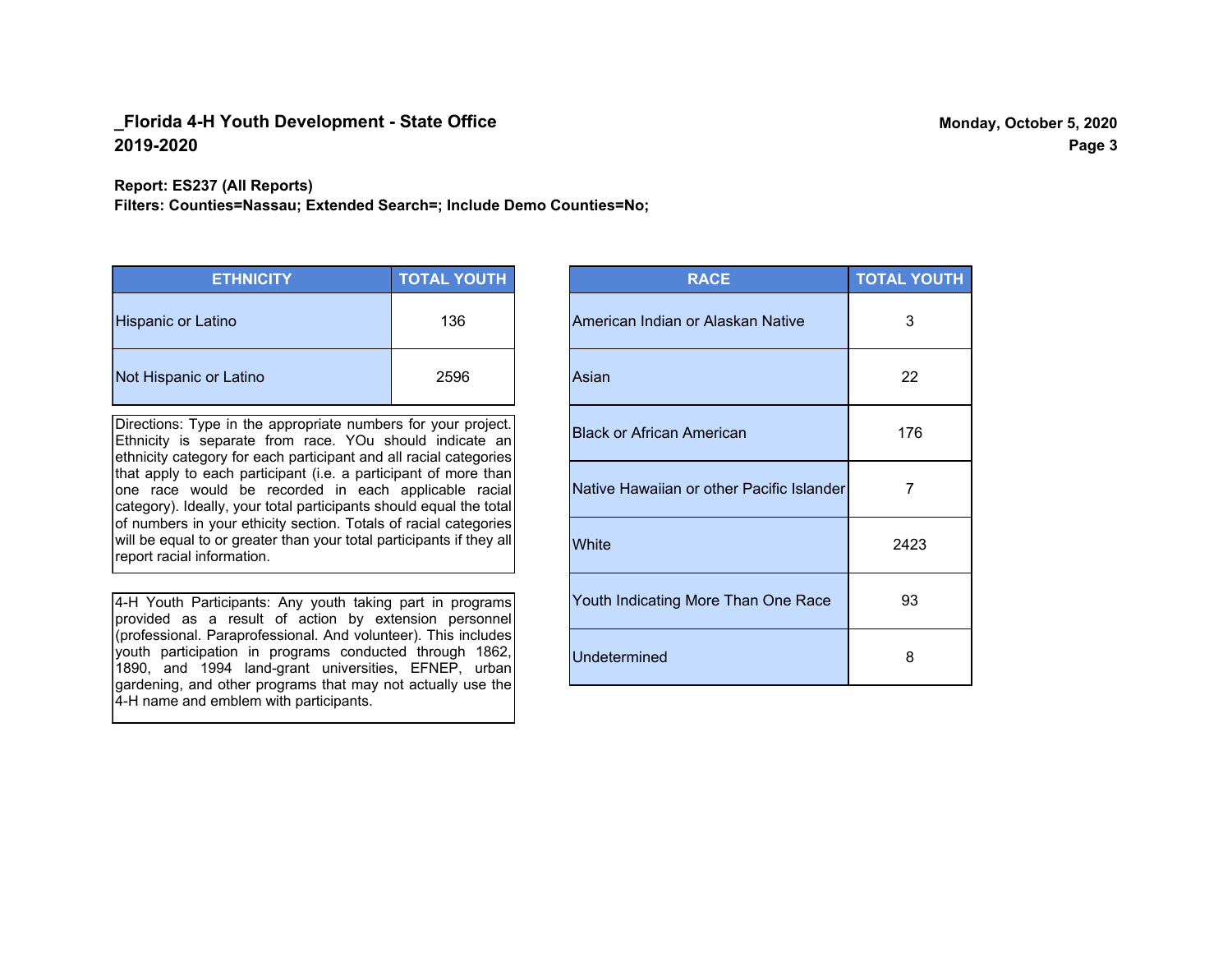**Report: ES237 (All Reports)**

**Filters: Counties=Nassau; Extended Search=; Include Demo Counties=No;**

| Total Number of<br><b>Adult Volunteers</b> | <b>Total Number of</b><br><b>Youth Volunteers</b> | Total |
|--------------------------------------------|---------------------------------------------------|-------|
| 129                                        | 14                                                | 143   |

Adult Volunteer: Unpaid support for the 4-H program by an individual beyond high school age.

Youth Volunteer: Unpaid support for the 4-H program by a person who has not yet graduated from high school.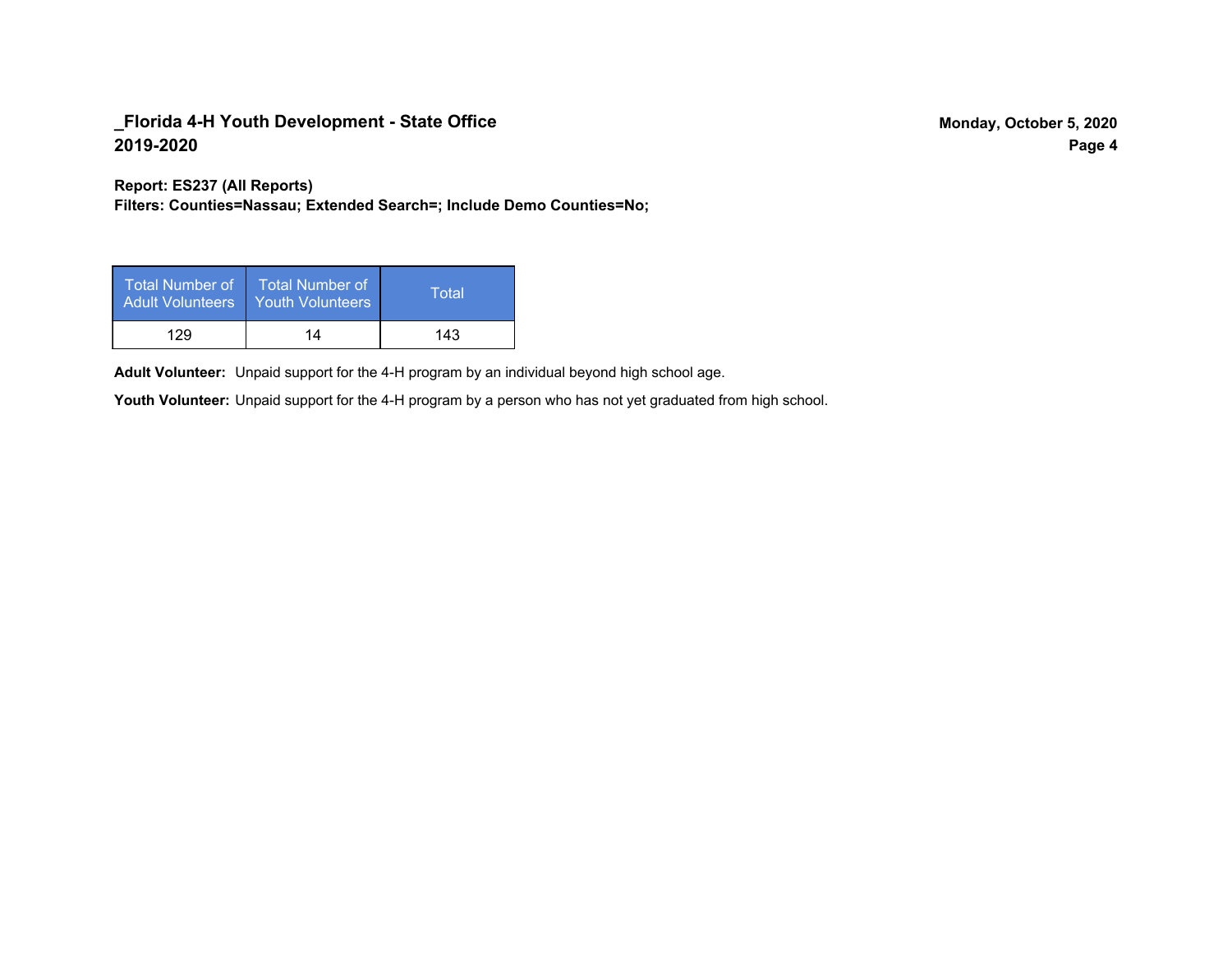#### **Filters: Counties=Nassau; Extended Search=; Include Demo Counties=No; Report: ES237 (All Reports)**

# **Ag in the Classroom** : Agriculture Awareness 2 \_School Enrichment - Agriculture Awareness 0 \_School Enrichment - Pizza Garden 0 2 **Animals** (4-H Cloverbuds- ANIMALS & PETS)-retired project 0 (CAGED BIRDS) Retired Project 0 (GOATS) Retired Project 0 (GOATS-Pygmy) Retired Project 0 (HORSE -Advanced Horsemanship) Retired Project 0 (HORSE -Horsemanship Science) Retired Project 0 (LLAMAS AND ALPACAS)-retired project 0 (POCKET PETS) Retired Project 0 ANIMAL SCIENCES 0 BEEF 7 cats the contract of the contract of the contract of the contract of the contract of the contract of the contract of the contract of the contract of the contract of the contract of the contract of the contract of the contr  $\blacksquare$  DAIRY CATTLE  $\blacksquare$ DOGS 6 GOATS (Dairy) 4 GOATS (Meat) 3 HORSE 22 HORSE (Horseless Horse) 6 PETS 3 POULTRY 14 RABBITS 1

SWINE 12

92

# **Biological Sciences** (4-H Cloverbuds-SCIENCE & TECHNOLOGY) Retired Project 0 (Marine/Aquatic- AQUARIUMS) Retired Project 0 (Marine/Aquatic- WETLANDS) Retired Project 0 (Sciences- WINGS) Retired Project 0 (Wildlife - Bats) Retired Project 0 (Wildlife - Butterflies- WINGS) Retired Project 0

SHEEP 4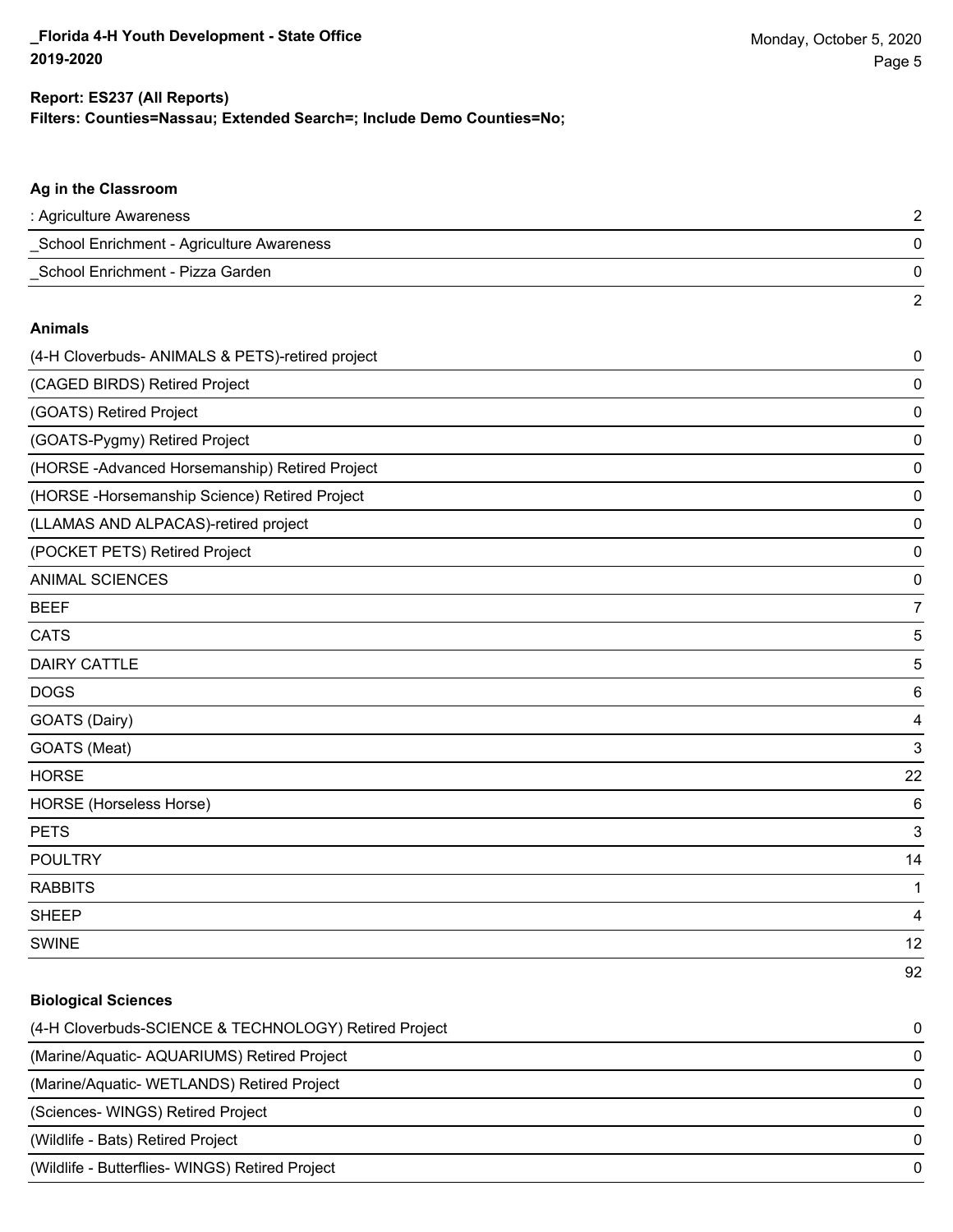### **Filters: Counties=Nassau; Extended Search=; Include Demo Counties=No; Report: ES237 (All Reports)**

| (Wildlife- BLUEBIRDS) Retired Project                     | 0                       |
|-----------------------------------------------------------|-------------------------|
| : ABCs of ENTOMOLOGY                                      | 0                       |
| : Entomology-Apiary/Beekeeping                            | 0                       |
| : Meat Sciences                                           | 0                       |
| : Natural Sciences                                        | 0                       |
| School Enrichment - Embryology                            | 948                     |
| School Enrichment- Natural Sciences                       | 0                       |
| <b>INSECTS (ENTOMOLOGY)</b>                               | 0                       |
| MARINE SCIENCE AND AQUATIC SCIENCES                       | 0                       |
| <b>SCIENCE DISCOVERY</b>                                  | 63                      |
| <b>VETERINARY SCIENCE</b>                                 | 3                       |
|                                                           | 1014                    |
| <b>Civic Engagement</b>                                   |                         |
| (4-H Cloverbuds- CITIZENSHIP)-retired project             | 0                       |
| (Citizenship-INTERGENERATIONAL) Retired Project           | 0                       |
| <b>CITIZENSHIP</b>                                        |                         |
| CITIZENSHIP-COMMUNITY SERVICE                             | 7                       |
| CULTURAL AND GLOBAL EDUCATION                             | 0                       |
|                                                           | 8                       |
| <b>Communications and Expressive Arts</b>                 |                         |
| (4-H Cloverbuds- COMMUNICATIONS) Retired Project          | 0                       |
| (4-H Cloverbuds- VISUAL-LEISURE ARTS) Retired Project     | 0                       |
| (FILMMAKING) Retired Project                              | 0                       |
| (LEISURE ARTS- Arts & Crafts) Retired Project             | 0                       |
| (Leisure Arts- COLLECTIBLES) Retired Project              | 0                       |
| (PHOTOGRAPHY) Retired Project                             | 0                       |
| (PUBLIC SPEAKING) Retired Project                         | 0                       |
| (VISUAL ARTS) Retired Project                             | $\mathbf 0$             |
| School Enrichment - 4-H Tropicana Public Speaking Program | 1499                    |
| COMMUNICATIONS AND PUBLIC SPEAKING                        | 2                       |
| <b>EXPRESSIVE ARTS</b>                                    | $\overline{\mathbf{c}}$ |
| <b>VISUAL ARTS</b>                                        | 5                       |
|                                                           | 1508                    |
| <b>Community / Volunteer Service</b>                      |                         |

### (Citizenship-PUBLIC ADVENTURES) Retired Project 0

0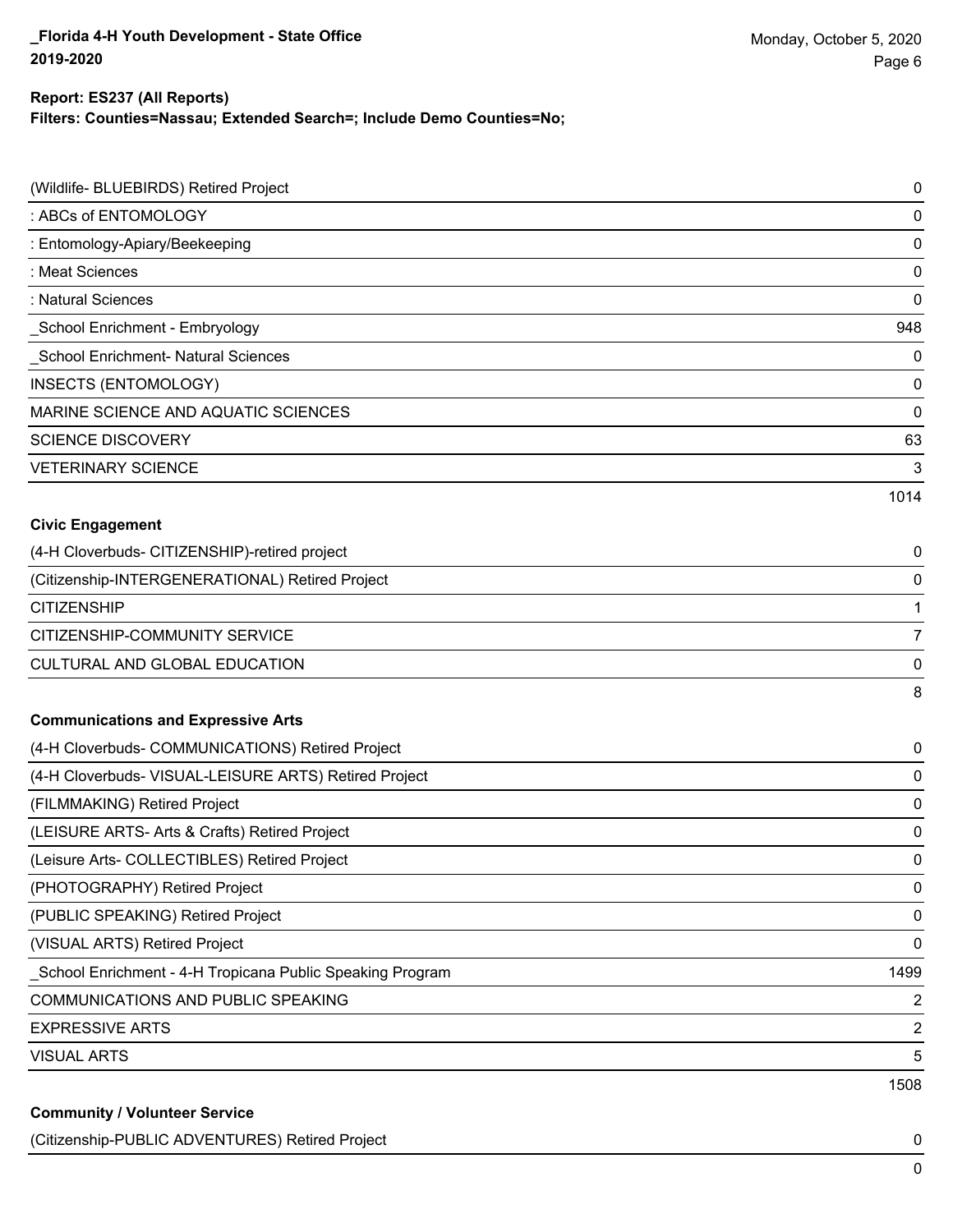**Consumer and Family Science**

### **Filters: Counties=Nassau; Extended Search=; Include Demo Counties=No; Report: ES237 (All Reports)**

| (4-H Cloverbuds- CLOTHING) Retired project                   | 0                       |
|--------------------------------------------------------------|-------------------------|
| (CHILD DEVELOPMENT Babysitting) Retired Project              | 0                       |
| (Clothing - SELECTION) Retired Project                       | 0                       |
| (Clothing - SEWING) Retired Project                          | 0                       |
| (Clothing-Sewing- QUILTING) Retired Project                  | 0                       |
| (CONSUMER EDUCATION AND SHOPPING) Retired Project            | 0                       |
| (Human Development - Talking with TJ) Retired Project        | 0                       |
| (HUMAN DEVELOPMENT) Retired Project                          | 0                       |
| (Human Development-CHOICES) Retired Project                  | 0                       |
| (Money Management -FINANCIAL CHAMPIONS) Retired Project      | 0                       |
| : Consumer Choices Event                                     | 0                       |
| 4-H CLOVERBUDS                                               | 37                      |
| Animal Science- ALL ABOUT ANIMALS                            | 0                       |
| Animal Sciences- LIVESTOCK JUDGING                           | 0                       |
| Animals-PETS/SMALL ANIMALS                                   | 0                       |
| CHILD DEVELOPMENT & CHILD CARE                               | 0                       |
| Citizenship-SERVICE LEARNING                                 | 0                       |
| <b>CLOTHING &amp; SEWING</b>                                 | $\overline{2}$          |
| <b>Exploring Farm Animals</b>                                | 0                       |
| Hog-n-Ham Project                                            | 0                       |
| Marine Science                                               | 0                       |
| <b>MONEY MANAGEMENT</b>                                      | $\overline{\mathbf{c}}$ |
| Performing Arts-DANCE/MOVEMENT                               | 0                       |
| Pet Pals                                                     | 0                       |
| Plant Pals, K-3 (5-8 yrs)                                    | 0                       |
| test                                                         | 0                       |
| Wildlife - Birds                                             | 0                       |
|                                                              | 41                      |
| <b>Environmental Education / Earth Sciences</b>              |                         |
| (4-H Cloverbuds- ENVIRONMENT-Earth Sciences) Retired Project | 0                       |
| : Recycling                                                  | 0                       |
| : Water Education                                            | 0                       |
| School Enrichment - Project Learning Tree                    | 0                       |
| School Enrichment- Environmental Sciences                    | 0                       |
| <b>EARTH SCIENCES</b>                                        | 3                       |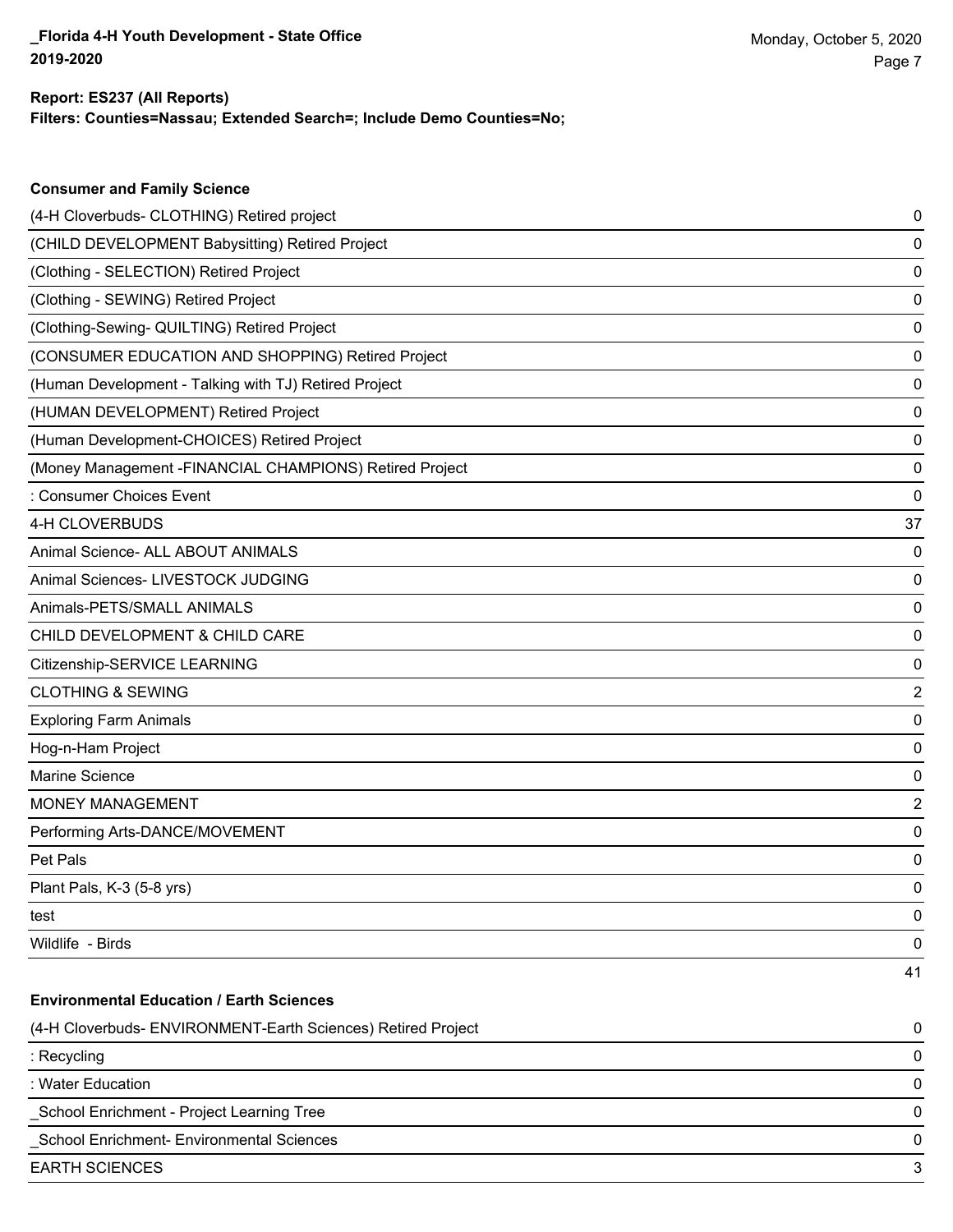**Filters: Counties=Nassau; Extended Search=; Include Demo Counties=No;**

| <b>ENERGY</b>                                         | $\mathbf 0$    |
|-------------------------------------------------------|----------------|
| <b>ENVIRONMENTAL SCIENCES</b>                         | 3              |
| <b>FORESTRY</b>                                       | 3              |
| <b>OUTDOOR EDUCATION</b>                              | 0              |
| SOIL AND WATER SCIENCES                               | 0              |
| <b>SPORTFISHING</b>                                   | $\overline{2}$ |
| <b>SS-SHOOTING SPORTS</b>                             | 1              |
| <b>SS-ARCHERY</b>                                     | 17             |
| SS-HUNTING 10y/o                                      | $\overline{2}$ |
| SS-MUZZLELOADING 12y/o                                | $\Omega$       |
| SS-RIFLE, AIR                                         | 0              |
| SS- RIFLE, SMALL BORE                                 | 0              |
| SS-SHOTGUN 10y/o                                      | 0              |
| <b>WILDLIFE &amp; HABITATS</b>                        | 1              |
|                                                       | 32             |
| <b>Foods and Nutrition</b>                            |                |
| (4-H Cloverbuds- FOODS & NUTRITION) Retired Project   | 0              |
| (Food - SPORTS NUTRITION) Retired Project             | 0              |
| (FOOD AND FOOD PRESERVATION SCIENCES) Retired Project | 0              |
| (FOOD PREP AND COOKING) Retired Project               | 0              |
| (Food Prep- BREADS & BREADMAKING) Retired Project     | 0              |
| (Food Prep- DAIRY FOODS) Retired Project              | 0              |
| (Food Prep- MICROWAVE MAGIC) Retired Project          | 0              |

(Food Science- FOOD PRESERVATION) Retired Project 0 \_School Enrichment - Up for the Challenge 0

\_School Enrichment - YUM 0

\_School Enrichment - YUMMEE 0

\_School Enrichment- Nutrition 0

FOOD & NUTRITION 6

#### **Health**

| (Health-HEALTH ROCKS) Retired Project       |   |
|---------------------------------------------|---|
| (HEALTH: PHYSICAL ACTIVITY) Retired Project | 0 |
| : Healthy Living                            | 0 |
| PERSONAL WELL BEING                         | 0 |
|                                             |   |

6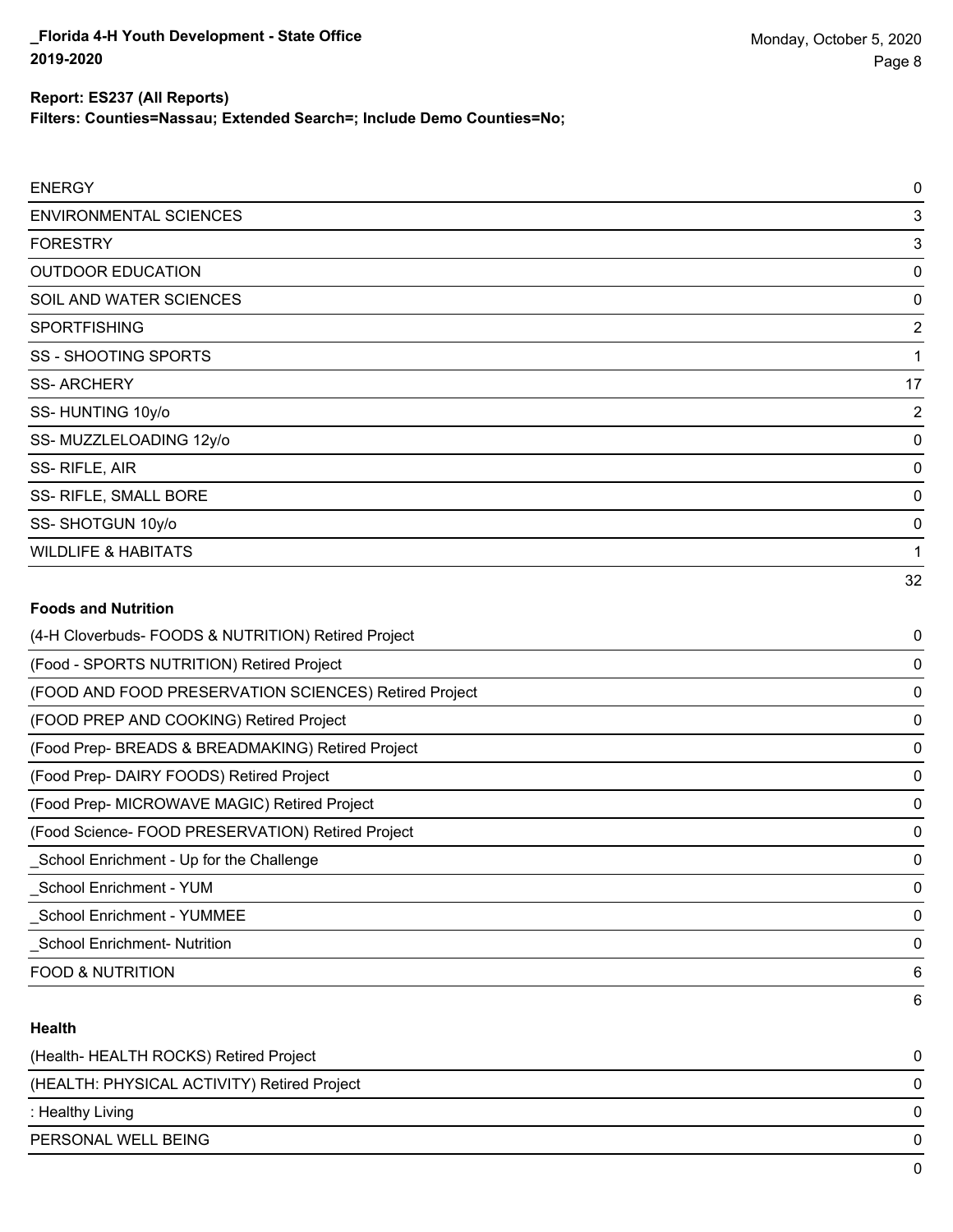### **Report: ES237 (All Reports)**

**Filters: Counties=Nassau; Extended Search=; Include Demo Counties=No;**

| <b>Leadership and Personal Development</b>                 |    |
|------------------------------------------------------------|----|
| (4-H Cloverbuds- LEADERSHIP) Retired Project               | 0  |
| (4-H Cloverbuds_DISCOVERY Projects) Retired Project        | 0  |
| (Home Environment- CHANGING SPACES) Retired Project        | 0  |
| (Plant Sciences - Mowing for Money) Retired Project        | 0  |
| (Workforce Prep- CAREER DEVELOPMENT) Retired Project       | 0  |
| (Workforce Prep- ENTREPRENEURSHIP) Retired Project         | 0  |
| : Character Education                                      | 0  |
| : Personal Development                                     | 0  |
| <b>EXPLORING 4-H</b>                                       | 11 |
| LEADERSHIP DEVELOPMENT                                     | 33 |
| <b>WORKPLACE PREPARATION</b>                               | 0  |
|                                                            | 44 |
| <b>Personal Safety</b>                                     |    |
| (Health and Safety- ATV SAFETY) Retired Project            | 0  |
| (Health- EMERGENCY PREPARDNESS) Retired Project            | 0  |
| <b>ATV SAFETY</b>                                          | 0  |
| <b>SAFETY</b>                                              | 4  |
|                                                            | 4  |
| <b>Physical Sciences</b>                                   |    |
| (ASTRONOMY) Retired Project                                | 0  |
| : Weather and Climate                                      | 0  |
| <b>AEROSPACE</b>                                           | 0  |
|                                                            | 0  |
| <b>Plant Science</b>                                       |    |
| (4-H Cloverbuds- PLANT SCIENCES-Gardening) Retired Project | 0  |
| (GROWING CITRUS) Retired Project                           | 0  |
| (Plant Sciences-GARDENING) Retired Project                 | 0  |
| (Plants - Gardening - FLOWERS) Retired Project             | 0  |
| (Plants - Gardening - VEGETABLES) Retired Project          | 0  |
| (Plants - Gardening-CONTAINER GARDENING) Retired Project   | 0  |
| School Enrichment- Gardening and Plants                    | 0  |

GARDENING AND PLANTS 1

GARDENING AND PLANTS: JR MASTER GARDENER 0